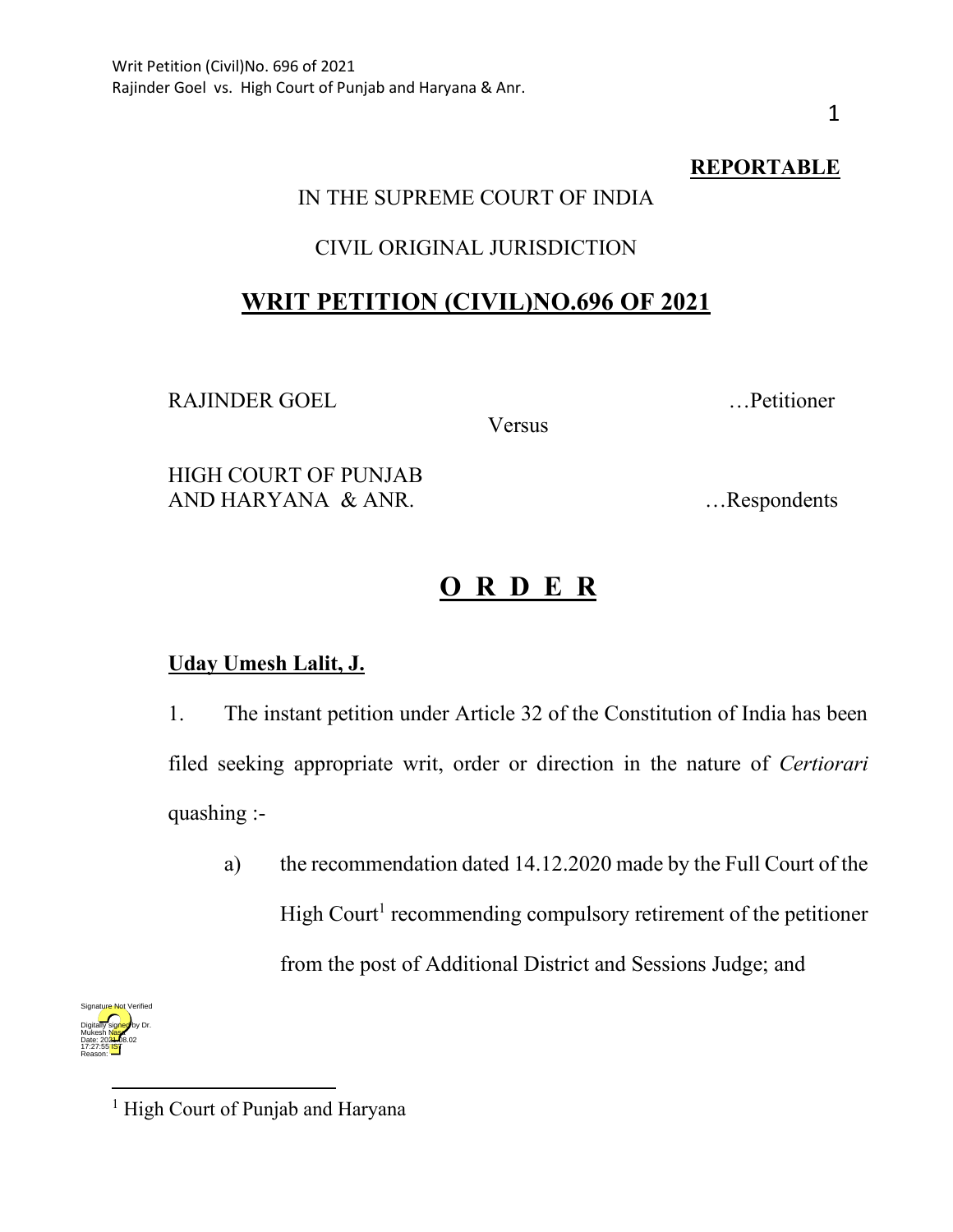b) order dated 05.01.2021 passed by the Governor of Haryana accepting the recommendation made by the Full Court of the High Court<sup>1</sup> and directing compulsory retirement of the petitioner with immediate effect.

2. The petitioner joined Haryana Judicial Services on 16.02.1996 and was promoted in 2008 to the Haryana Superior Judicial Services. Pursuant to certain complaints made against the petitioner, including one made by the Bar Association, an enquiry was conducted, during the course of which the petitioner was asked to furnish statements regarding his bank accounts and property for the years 2006 to 2009. A preliminary report dated 21.04.2011 found that there was no documentary evidence regarding allegations of land purchases. It was, however, observed that there were "heavy unexplained bank transactions". The report was reviewed by the Administrative Committee of the High Court<sup>1</sup> on 03.08.2011, which decided to initiate disciplinary proceedings against the petitioner and recommended that the petitioner be put under suspension. On 05.08.2011 the Full Court ordered that the Vigilance/Disciplinary Committee proceedings be initiated against the petitioner and that the petitioner be suspended till the proceedings were concluded.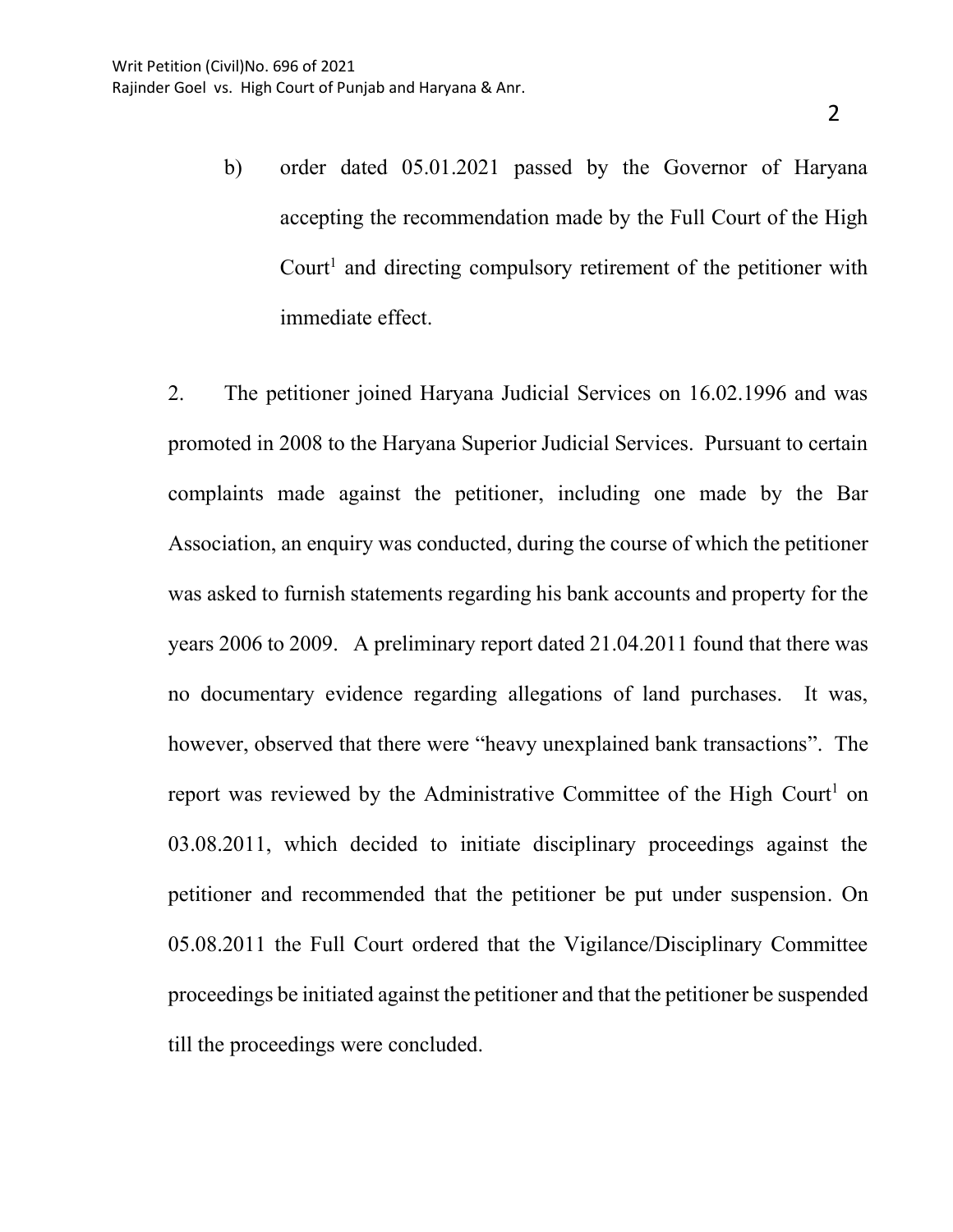3. On 26.04.2012, a charge-sheet was served upon the petitioner accusing him of conduct against judicial ethics inasmuch as he had deposited and withdrawn large sums of money without giving any specific reason for that. The petitioner replied to those charges submitting *inter alia* that those irregular deposits in his accounts were from the maturity amounts of his LIC policies, sale of properties which were acquired by him before he entered the judicial service, maturity of PPF accounts and other bank bonds. The Inquiring Authority submitted a report on 23.05.2016 finding the petitioner guilty of unexplained transactions.

4. Accordingly, a show cause notice was issued to the petitioner on 29.08.2016, which was replied to by the petitioner on 15.02.2017. The matter was looked into by the Vigilance/Disciplinary Committee of the High Court<sup>1</sup> which found that the charges levelled against the petitioner were not proved and recommended that he be cleared of all the charges. The matter was, thereafter, placed before the Full Court of the High Court<sup>1</sup> which resolved in its meeting dated 04.02.2019 that the matter be referred back to the Vigilance/Disciplinary Committee to scrutinize the property statements of the petitioner and the matter be put up before the Full Court thereafter. Consequently, the matter was gone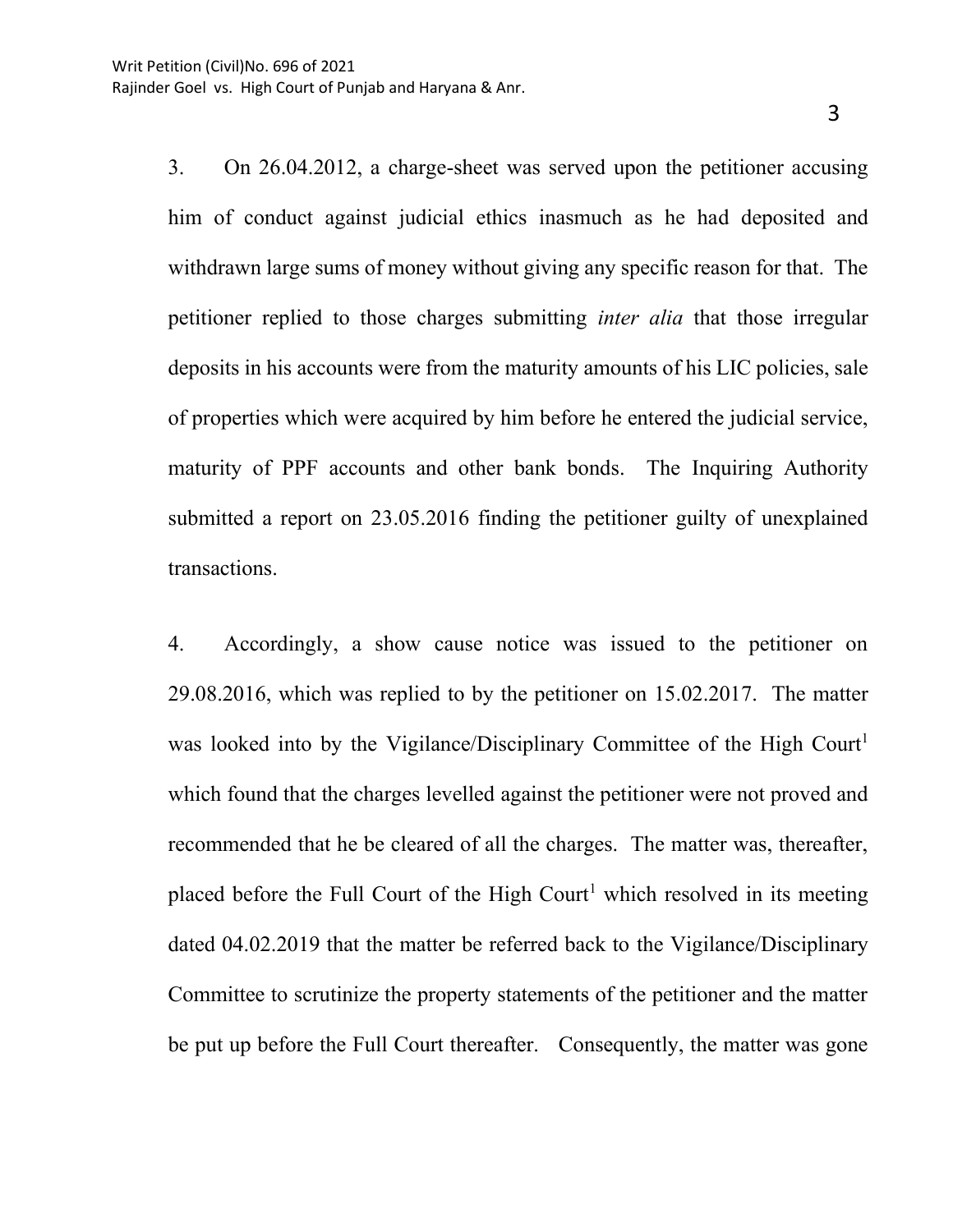into by the Vigilance/Disciplinary Committee, which submitted its report on 18.12.2019.

5. The matter was placed before the Full Court. The Full Court in its meeting

dated 14.12.2020, after full deliberation, rejected the report dated 18.12.2019 of

the Vigilance/Disciplinary Committee and resolved as under:-

"The matter has been considered along with the note of the Registrar General. After considering the Regular Departmental Enquiry Report dated 23.05.2016, reply dated 15.02.2017 submitted by the officer to the show cause notice dated 29.08.2016, both on the aspect of acceptance of Enquiry Report as well as the proposed penalty, we find that the Inquiry Authority has rightly rejected, for the reasons recorded, the defence plea raised by the delinquent Officer regarding retaining huge amounts of cash in hand for the substantial periods in the financial years concerned, after admitting the withdrawals and deposits from the accounts specified in the Articles of Charge, which required no further proof. Accordingly, the report dated17.10.2018 as well as the decision dated 18.12.2019 of the Hon'ble Vigilance/Disciplinary Committee are not accepted. Keeping in view the findings of the Inquiry Authority, which have been hereby accepted, the gravity of the matter and standards of ethics required of a Senior Judicial Officer, it is resolved that major penalty of compulsory retirement be imposed upon the delinquent Officer under Rule 4(1)(viii) of the Haryana Civil Services (Punishment and Appeal) Rules, 1987 [Corresponding Rule  $4(b)(v)$  of the Haryana Civil Services (Punishment and Appeal) Rules, 2016] and a recommendation be made to the Government of Haryana that the Officer be compulsorily retired from service with immediate effect."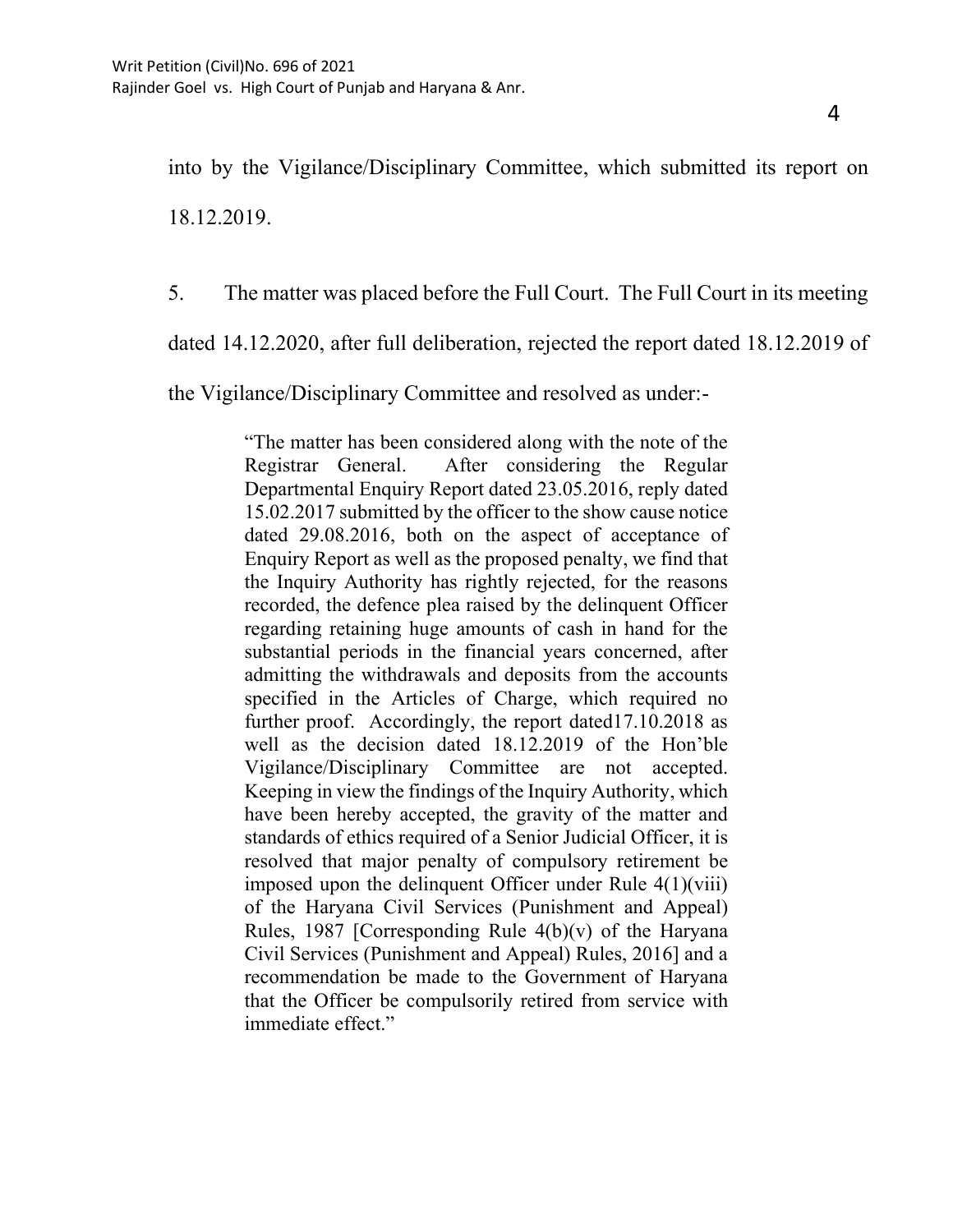6. An order was, thereafter, issued by the Competent Authority on 05.01.2021 compulsorily retiring the petitioner as a measure of penalty from the membership of Haryana Superior Judicial Service.

7. The petitioner has approached this Court by filing a writ petition under Article 32 of the Constitution and since a remedy under Article 226 of the Constitution was available to him, it was suggested that a writ petition under Article 226 of the Constitution before the High Court would give him adequate and fuller remedy.

8. Shri Manoj Swarup, Senior Advocate for the petitioner, after seeking instructions from his client made it clear that the petitioner would like to pursue the present writ petition filed under Article 32 of the Constitution. We, therefore, proceeded to hear the learned counsel for the petitioner on merits.

9. Mr. Manoj Swarup, learned Senior Advocate submitted :-

a) Two Reports of the Committee dated 17.10.2018 and 18.12.2019 had found nothing against the petitioner. In the circumstances, the Full Court could not and ought not to have recommended compulsory retirement of the petitioner; and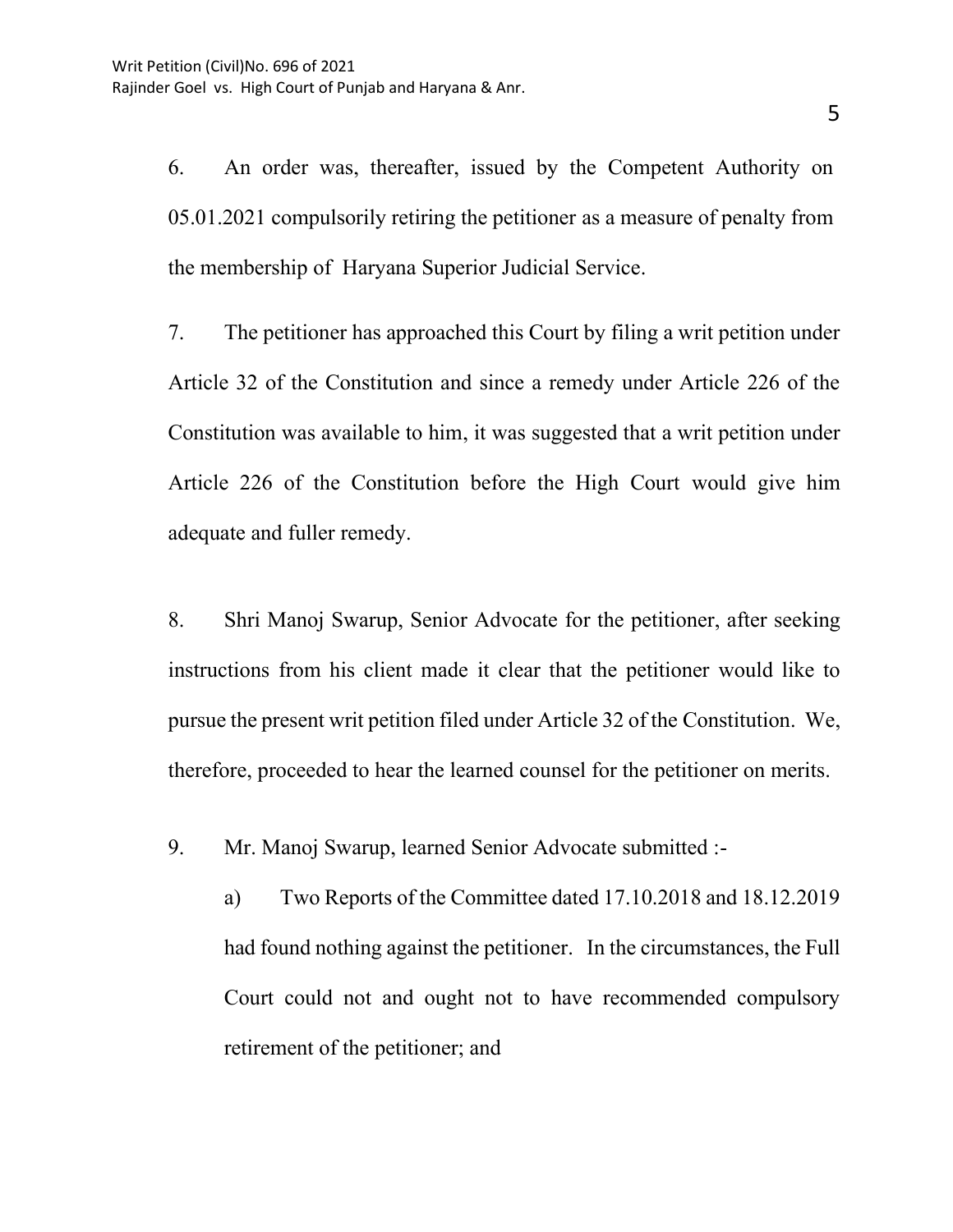b) Once the Committee had concluded that there was nothing against the petitioner, such conclusion was "for and on behalf of the Full Court" of the High Court. Reliance in support of the submission was placed on the Constitution Bench decision of this Court in *State of Uttar Pradesh vs. Batuk Deo Pati Tripathi and another<sup>2</sup> .*

10. In *Batuk Deo<sup>2</sup>*, Rule 1 of Chapter III of Rules of Court, 1952 framed by the Allahabad High Court specifically stated that the Administrative Committee appointed in terms of said Rule *'shall act for the Court'.* In the context of said Rule, this Court observed as under:-

> **"18.** … … …We have pointed out above that the amplitude of the power conferred by Article 235, the imperative need that the High Courts must be enabled to transact their administrative business more conveniently and an awareness of the realities of the situation, particularly of the practical difficulties involved in a consideration by the whole court, even by circulation, of every day-to-day matter pertaining to control over the District and subordinate Courts, lead to the conclusion that by rules framed under Article 235 of the Constitution the High Courts ought to be conceded the power to authorise an Administrative Judge or an Administrative Committee of Judges to act on behalf of the Court. Accordingly, we uphold the minority judgment of the Full Bench that Rule 1 of Chapter 3 of the 1952 Rules framed by the Allahabad High Court is within the framework of Article 235. The recommendation made by the Administrative Committee that the respondent should be

<sup>&</sup>lt;sup>2</sup> (1978) 2 SCC 102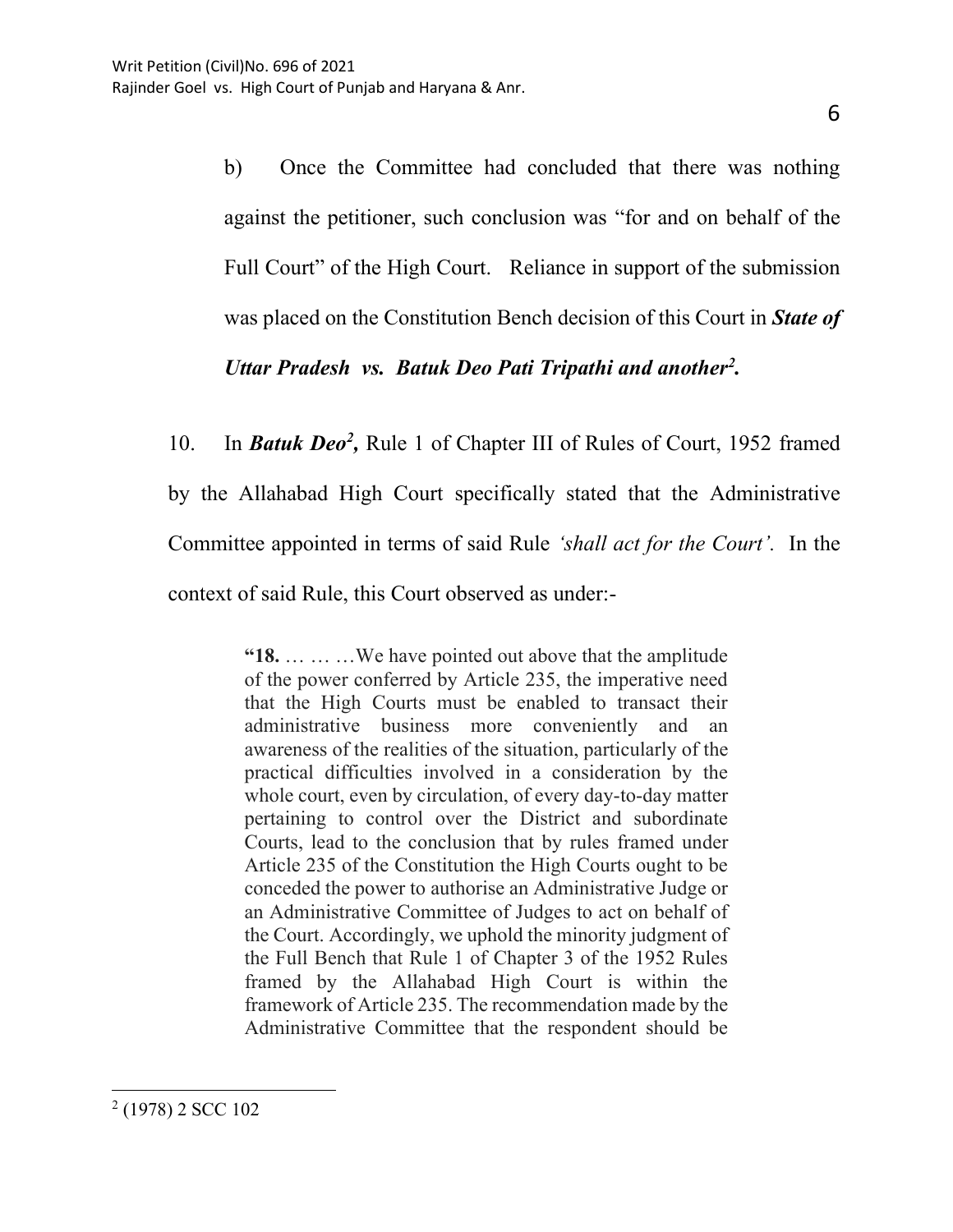7

compulsorily retired cannot therefore be said to suffer from any legal or constitutional infirmity."

11. The quoted portion from para 18 of the decision discloses that this Court accepted that for the convenience of transacting administrative business and for smooth functioning of day-to-day matters pertaining to control over the subordinate judiciary, it would be possible for the High Court to authorize and empower an Administrative Judge or an Administrative Committee of Judges to act on behalf of the Court. It was in the context of such specific authorization in favour of the Administrative Committee in terms of Rule 1 of Chapter III of Rules of Court, 1952, framed by the High Court, that the recommendations made by the Administrative Committee were found to be without any constitutional infirmity.

12. It does not however mean that even in the absence of Rules authorizing or empowering the Committee, the decision made by or conclusions arrived at by the Committee would be binding on the Full Court or that the Full Court would not be within its jurisdiction to take a different view in the matter. The submission advanced by Mr. Swarup therefore, must be rejected.